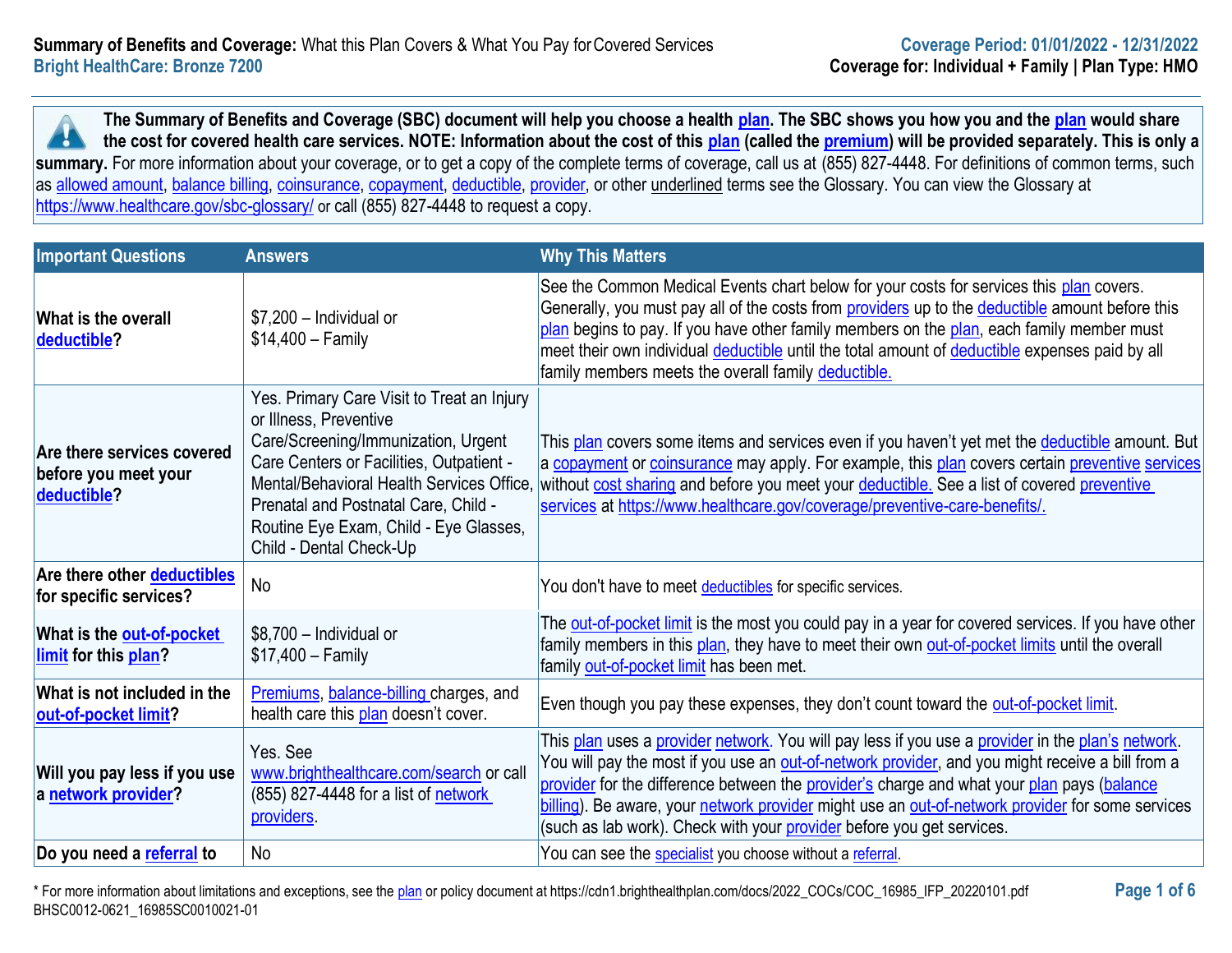All [copayment](https://www.healthcare.gov/sbc-glossary/#copayment) and [coinsurance](https://www.healthcare.gov/sbc-glossary/#coinsurance) costs shown in this chart are after your [deductible](https://www.healthcare.gov/sbc-glossary/#deductible) has been met, if a deductible applies.  $\blacktriangle$ 

|                                                                           |                                                         | <b>What You Will Pay</b>                                       |                                                           |                                                                                                                                                                                                                             |
|---------------------------------------------------------------------------|---------------------------------------------------------|----------------------------------------------------------------|-----------------------------------------------------------|-----------------------------------------------------------------------------------------------------------------------------------------------------------------------------------------------------------------------------|
| <b>Common Medical Event</b>                                               | <b>Services You May Need</b>                            | <b>Network Provider</b><br>(You will pay the<br>least)         | <b>Out-of-Network Provider</b><br>(You will pay the most) | Limitations, Exceptions, & Other Important<br><b>Information</b>                                                                                                                                                            |
| If you visit a health care<br>provider's office or clinic                 | Primary care visit to treat an<br>injury or illness     | \$0                                                            | <b>Not Covered</b>                                        | Telehealth services are available. Refer to Your<br>Schedule of Benefits to determine what you will pay.                                                                                                                    |
|                                                                           | <b>Specialist visit</b>                                 | 50% after Deductible                                           | <b>Not Covered</b>                                        | None                                                                                                                                                                                                                        |
|                                                                           | Preventive care/screening/<br>immunization              | No Charge                                                      | <b>Not Covered</b>                                        | You may have to pay for services that aren't<br>preventive. Ask your provider if the services you need<br>are preventive, then check what Your plan will pay for<br>land what Your cost will be.                            |
| If you have a test                                                        | Diagnostic test (x-ray, blood<br>work)                  | Lab: 50% after<br>Deductible<br>X-ray: 50% after<br>Deductible | Not Covered                                               | None                                                                                                                                                                                                                        |
|                                                                           | Imaging (CT/PET scans, MRIs)                            | 50% after Deductible                                           | Not Covered                                               | Services require Prior Authorization.                                                                                                                                                                                       |
| If you need drugs to treat                                                | Preferred generic drugs                                 | \$0/\$35                                                       | Not Covered                                               |                                                                                                                                                                                                                             |
| your illness or condition.<br>More information about                      | Preferred brand drugs and Non-<br>preferred generics    | 50% after Deductible                                           | <b>Not Covered</b>                                        | Preventive Care medications are provided at \$0 cost to<br>You, regardless of tier.                                                                                                                                         |
| prescription drug coverage<br>is available at<br>www.brighthealthcare.com | Non-preferred brand drugs and<br>Non-preferred generics | 50% after Deductible                                           | Not Covered                                               | Covers up to a 90-day supply (retail prescription); 31-<br>90 day supply (mail order prescription).<br>Copays shown reflect the cost per retail prescription.                                                               |
|                                                                           | <b>Specialty drugs</b>                                  | 50% after Deductible                                           | Not Covered                                               |                                                                                                                                                                                                                             |
| If you have outpatient<br>surgery                                         | Facility fee (e.g., ambulatory<br>surgery center)       | 50% after Deductible                                           | Not Covered                                               | Services require Prior Authorization.                                                                                                                                                                                       |
|                                                                           | Physician/surgeon fees                                  | 50% after Deductible                                           | Not Covered                                               | Services require Prior Authorization.                                                                                                                                                                                       |
| If you need immediate<br><b>medical attention</b>                         | <b>Emergency room care</b>                              | 50% after Deductible                                           | 50% after Deductible                                      | This cost does not apply if You are admitted directly to<br>the hospital for inpatient services. If a Non-Network<br>Provider charges more than Our Allowed Amount, You may<br>have to pay the difference (balance billing) |
|                                                                           | <b>Emergency medical</b><br>transportation              | 50% after Deductible                                           | 50% after Deductible                                      | None                                                                                                                                                                                                                        |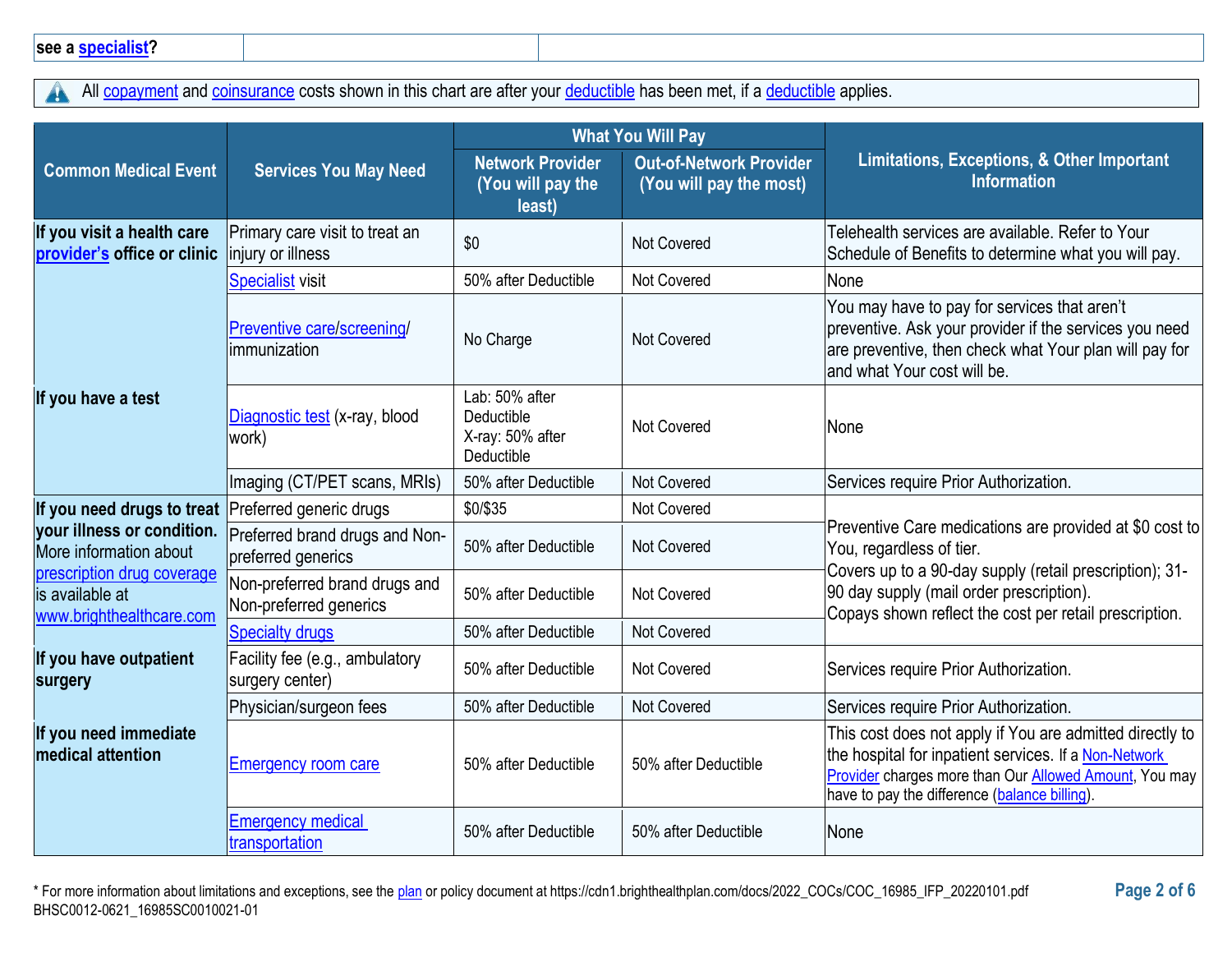|                                                               |                                              | <b>What You Will Pay</b>                               |                                                           |                                                                                                                                              |
|---------------------------------------------------------------|----------------------------------------------|--------------------------------------------------------|-----------------------------------------------------------|----------------------------------------------------------------------------------------------------------------------------------------------|
| <b>Common Medical Event</b>                                   | <b>Services You May Need</b>                 | <b>Network Provider</b><br>(You will pay the<br>least) | <b>Out-of-Network Provider</b><br>(You will pay the most) | Limitations, Exceptions, & Other Important<br><b>Information</b>                                                                             |
|                                                               | <b>Urgent care</b>                           | \$50                                                   | \$50                                                      | None                                                                                                                                         |
| If you have a hospital                                        | Facility fee (e.g., hospital room)           | 50% after Deductible                                   | Not Covered                                               | Services require Prior Authorization.                                                                                                        |
| stay                                                          | Physician/surgeon fees                       | 50% after Deductible                                   | Not Covered                                               | Services require Prior Authorization.                                                                                                        |
| If you need mental health,                                    | Outpatient services                          | \$0                                                    | Not Covered                                               | Services require Prior Authorization.                                                                                                        |
| behavioral health, or<br>substance abuse<br>services          | Inpatient services                           | 50% after Deductible                                   | Not Covered                                               | Services require Prior Authorization.                                                                                                        |
|                                                               | Office visits                                | \$0                                                    | Not Covered                                               | None                                                                                                                                         |
| If you are pregnant                                           | Childbirth/delivery professional<br>services | 50% after Deductible                                   | Not Covered                                               | Delivery stays exceeding 48 hours for vaginal delivery<br>or 96 hours for a cesarean delivery require Prior<br>Authorization. None           |
|                                                               | Childbirth/delivery facility<br>services     | 50% after Deductible                                   | <b>Not Covered</b>                                        |                                                                                                                                              |
|                                                               | Home health care                             | 50% after Deductible                                   | <b>Not Covered</b>                                        | Limited to 60 Visit(s) per Year. Services require Prior<br>Authorization.                                                                    |
| If you need help<br>recovering or have other<br>special needs | <b>Rehabilitation services</b>               | 50% after Deductible                                   | <b>Not Covered</b>                                        | Limited to 30 Visit(s) per Year. Visits combined for<br>physical, occupational, and speech therapy. Services<br>require Prior Authorization. |
|                                                               | <b>Habilitation services</b>                 | 50% after Deductible                                   | <b>Not Covered</b>                                        | Limited to 30 Visit(s) per Year. Visits combined for<br>physical, occupational, and speech therapy. Services<br>require Prior Authorization. |
|                                                               | <b>Skilled nursing center</b>                | 50% after Deductible                                   | Not Covered                                               | Limited to 60 Days per Year. Services require Prior<br>Authorization.                                                                        |
|                                                               | Durable medical equipment                    | 50% after Deductible                                   | <b>Not Covered</b>                                        | Services require Prior Authorization.                                                                                                        |
|                                                               | <b>Hospice services</b>                      | 50% after Deductible                                   | Not Covered                                               | Limited to 6 Months per Episode. Services require<br>Prior Authorization.                                                                    |
| If your child needs dental<br>or eye care                     | Children's eye exam                          | \$0                                                    | <b>Not Covered</b>                                        | Limited to 1 eye exam per calendar year, through the<br>end of the month in which the dependent child turns<br>19.                           |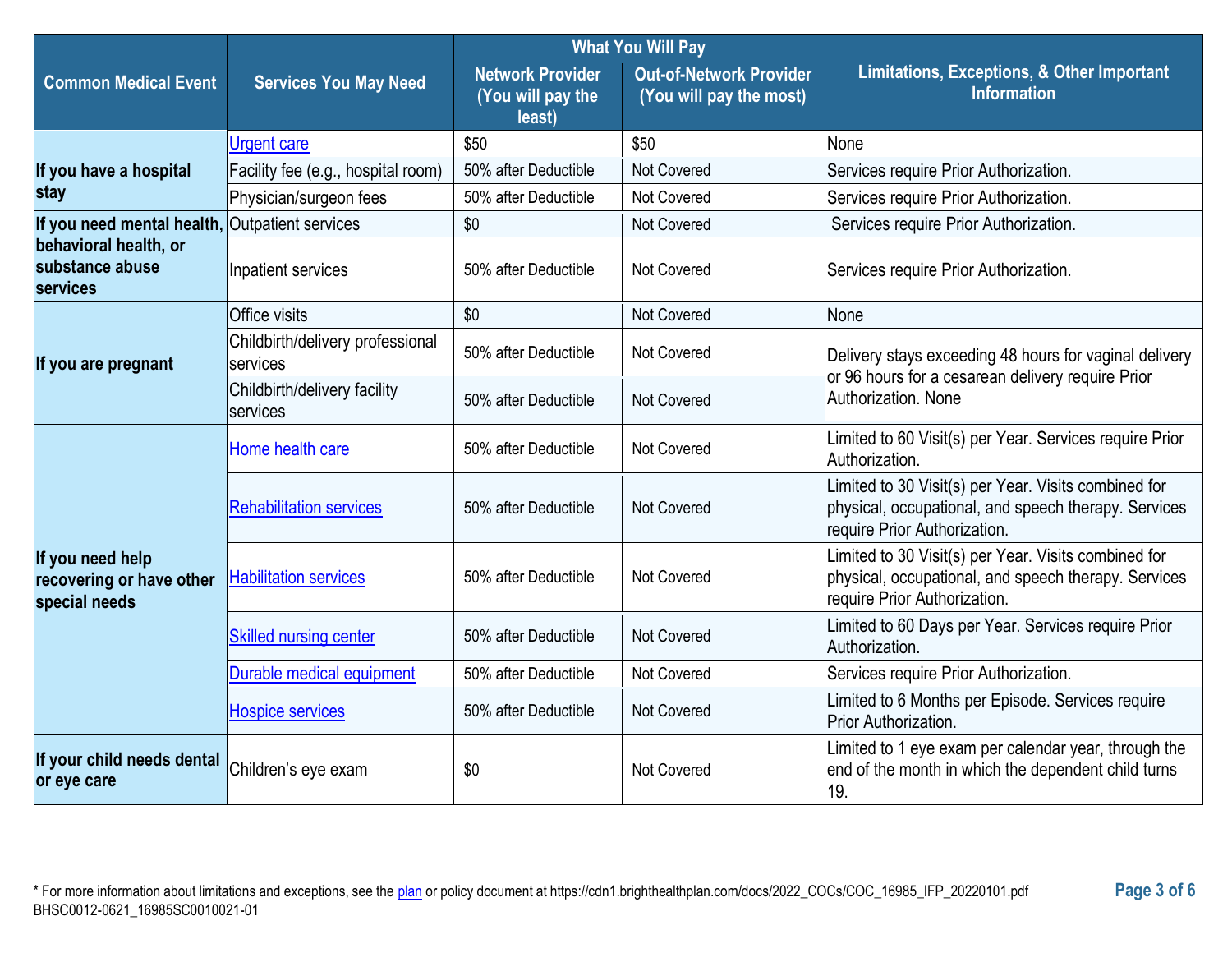|                             |                              | <b>What You Will Pay</b>                        |                                                           |                                                                                                                                                                                                                     |
|-----------------------------|------------------------------|-------------------------------------------------|-----------------------------------------------------------|---------------------------------------------------------------------------------------------------------------------------------------------------------------------------------------------------------------------|
| <b>Common Medical Event</b> | <b>Services You May Need</b> | Network Provider<br>(You will pay the<br>least) | <b>Out-of-Network Provider</b><br>(You will pay the most) | Limitations, Exceptions, & Other Important<br><b>Information</b>                                                                                                                                                    |
|                             | Children's glasses           | \$0                                             | Not Covered                                               | Limited to 1 pair of glasses, including standard frames<br>and standard lenses or a one-year supply of contact<br>lenses, per calendar year, through the end of the<br>month in which the dependent child turns 19. |
|                             | Children's dental checkups   | \$0                                             | Not Covered                                               | Includes diagnostic and preventive services through<br>the end of the month in which the dependent child<br>turns 19. Refer to the policy for covered services and<br>limitations.                                  |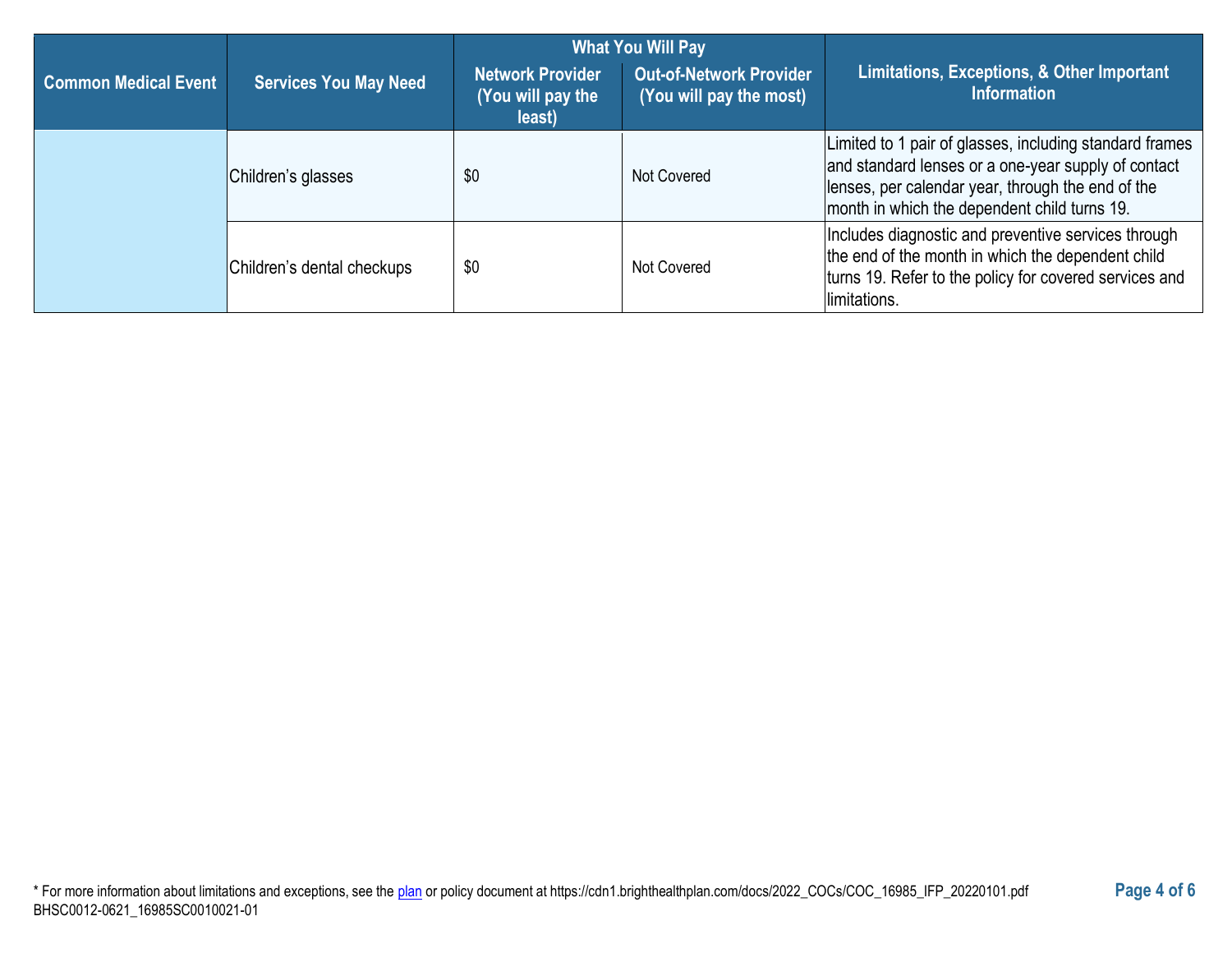### **Excluded Services & Other Covered Services**

| Services Your Plan Generally Does NOT Cover (Check your policy or plan document for more information and a list of any other excluded services.) |                           |                                                    |  |
|--------------------------------------------------------------------------------------------------------------------------------------------------|---------------------------|----------------------------------------------------|--|
| Abortion (except in cases of rape, incest, or when the Acupuncture                                                                               |                           | <b>Bariatric Surgery</b>                           |  |
| life of the mother is endangered)                                                                                                                | Dental Care (Adults)      | <b>Hearing Aids</b>                                |  |
| <b>Cosmetic Surgery</b>                                                                                                                          | Long-Term Care            | Non-emergency care when traveling outside the U.S. |  |
| <b>Infertility Treatment</b>                                                                                                                     | Routine Eye Care (Adults) | Routine Foot Care                                  |  |
| <b>Private-Duty Nursing</b>                                                                                                                      |                           |                                                    |  |
| <b>Weight Loss Programs</b>                                                                                                                      |                           |                                                    |  |

| <b>Other</b><br>This isn't<br>a document.<br>t a complete list. F<br><sup>,</sup> Covered Services (Limitations may apply to these services.<br><b>VOUI</b><br>Please see |  |  |  |
|---------------------------------------------------------------------------------------------------------------------------------------------------------------------------|--|--|--|
| <b>Chiropractic Care</b>                                                                                                                                                  |  |  |  |

Your Rights to Continue Coverage: There are agencies that can help if you want to continue your coverage after it ends. You may contact the State Insurance Department, U.S. Department of Labor, Employee Benefits Security Administration at 1-866-444-3272 or [www.dol.gov/ebsa,](https://www.dol.gov/ebsa/) or the U.S. Department of Health and Human Services at 1-877-267-2323 x.61565 o[r www.cciio.cms.gov.](https://www.cciio.cms.gov/) Other options to continue coverage are available to you too, including buying individual insurance coverage through the Health Insurance Marketplace. For more information about the Marketplace, visit [www.HealthCare.gov](https://www.healthcare.gov/) or call 1-800-318-2596.

Your Grievance and Appeals Rights: There are agencies that can help if you have a complaint against your [plan](https://www.healthcare.gov/sbc-glossary/#plan) for a denial of [a claim.](https://www.healthcare.gov/sbc-glossary/#claim) This complaint is called a [grievance](https://www.healthcare.gov/sbc-glossary/#grievance) or [appeal.](https://www.healthcare.gov/sbc-glossary/#appeal) For more information about your rights, look at the explanation of benefits you will receive for that medical [claim.](https://www.healthcare.gov/sbc-glossary/#claim) You[r plan](https://www.healthcare.gov/sbc-glossary/#plan) documents also provide complete information on how to submit a [claim,](https://www.healthcare.gov/sbc-glossary/#claim) [appeal,](https://www.healthcare.gov/sbc-glossary/#appeal) or [a grievance](https://www.healthcare.gov/sbc-glossary/#grievance) for any reason to your [plan.](https://www.healthcare.gov/sbc-glossary/#plan) For more information about your rights, this notice, or assistance, contact: Bright HealthCare at (855) 827-4448.

### **Does this plan provide Minimum Essential Coverage? Yes**

[Minimum Essential Coverage](https://www.healthcare.gov/sbc-glossary/#minimum-essential-coverage) generally includes plans, health insurance available through the Marketplace or other individual market policies, Medicare, Medicaid, CHIP, TRICARE, and certain other coverage. If you are eligible for certain types of [Minimum Essential Coverage,](https://www.healthcare.gov/sbc-glossary/#minimum-essential-coverage) you may not be eligible for the premium tax credit.

### **Does this plan meet the Minimum Value Standards? Yes**

If you[r plan](https://www.healthcare.gov/sbc-glossary/#plan) doesn't meet the [Minimum Value Standards,](https://www.healthcare.gov/sbc-glossary/#minimum-value-standard) you may be eligible for a [premium tax credit](https://www.healthcare.gov/sbc-glossary/#premium-tax-credits) to help you pay for a [plan](https://www.healthcare.gov/sbc-glossary/#plan) through the [Marketplace.](https://www.healthcare.gov/sbc-glossary/#marketplace)

### **Language Access Services:**

Spanish (Español): Para obtener asistencia en Español, llame al (855) 827-4448. Tagalog (Tagalog): Kung kailangan ninyo ang tulong sa Tagalog tumawag sa (855) 827-4448. Chinese (中文): 如果需要中文的帮助,请拨打这个号码 (855) 827-4448. Navajo (Dine): Dinek'ehgo shika at'ohwol ninisingo, kwiijigo holne' (855) 827-4448.

*To see examples of how this plan might cover costs for a sample medical situation, see the next section.*